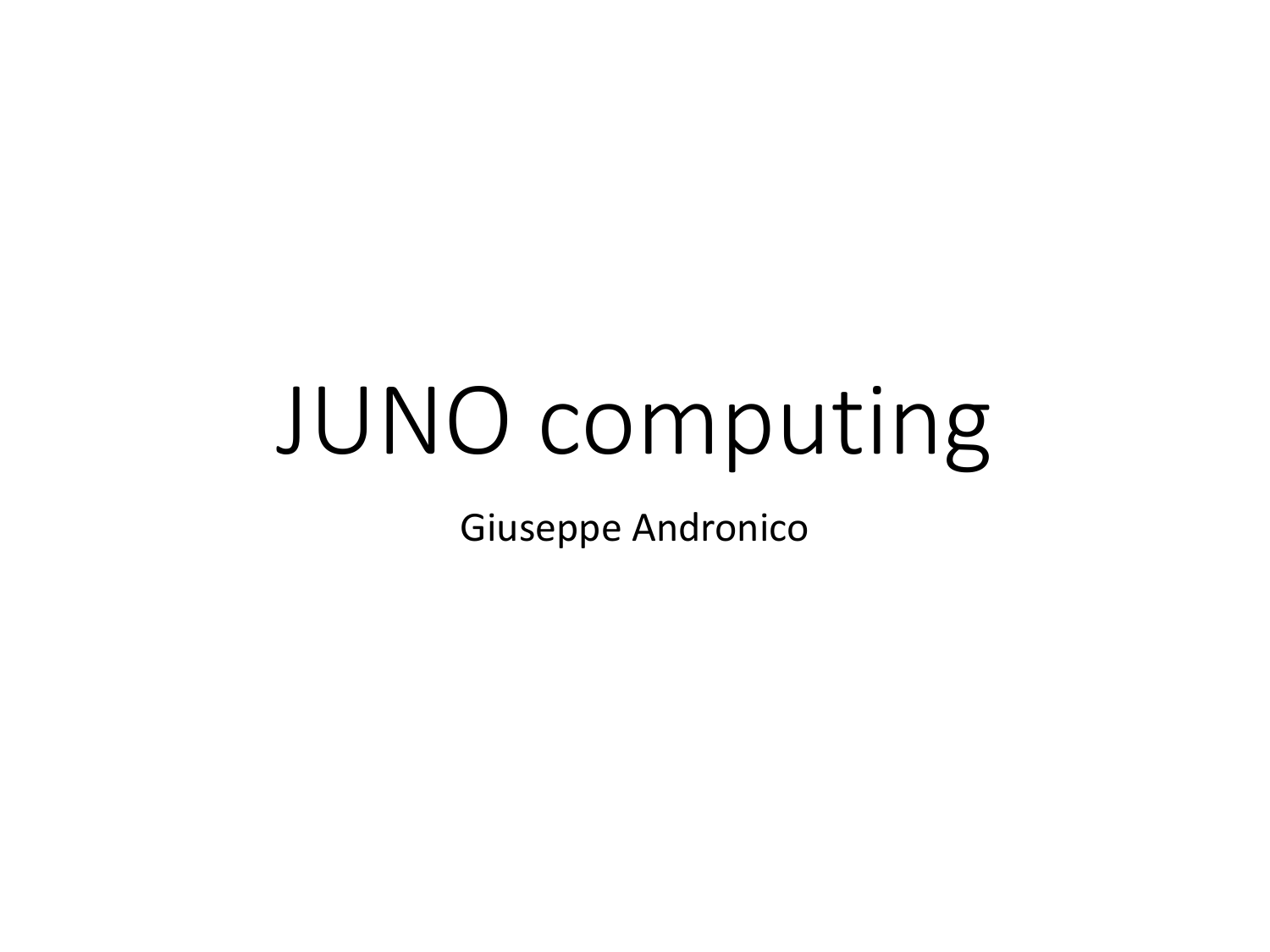#### Activities



- Computing model; defining JUNO:
	- computing activities
	- Requirements and needed resources
- Distributed infrastructure
	- Data centres participating
	- Resources shared
	- Services and operations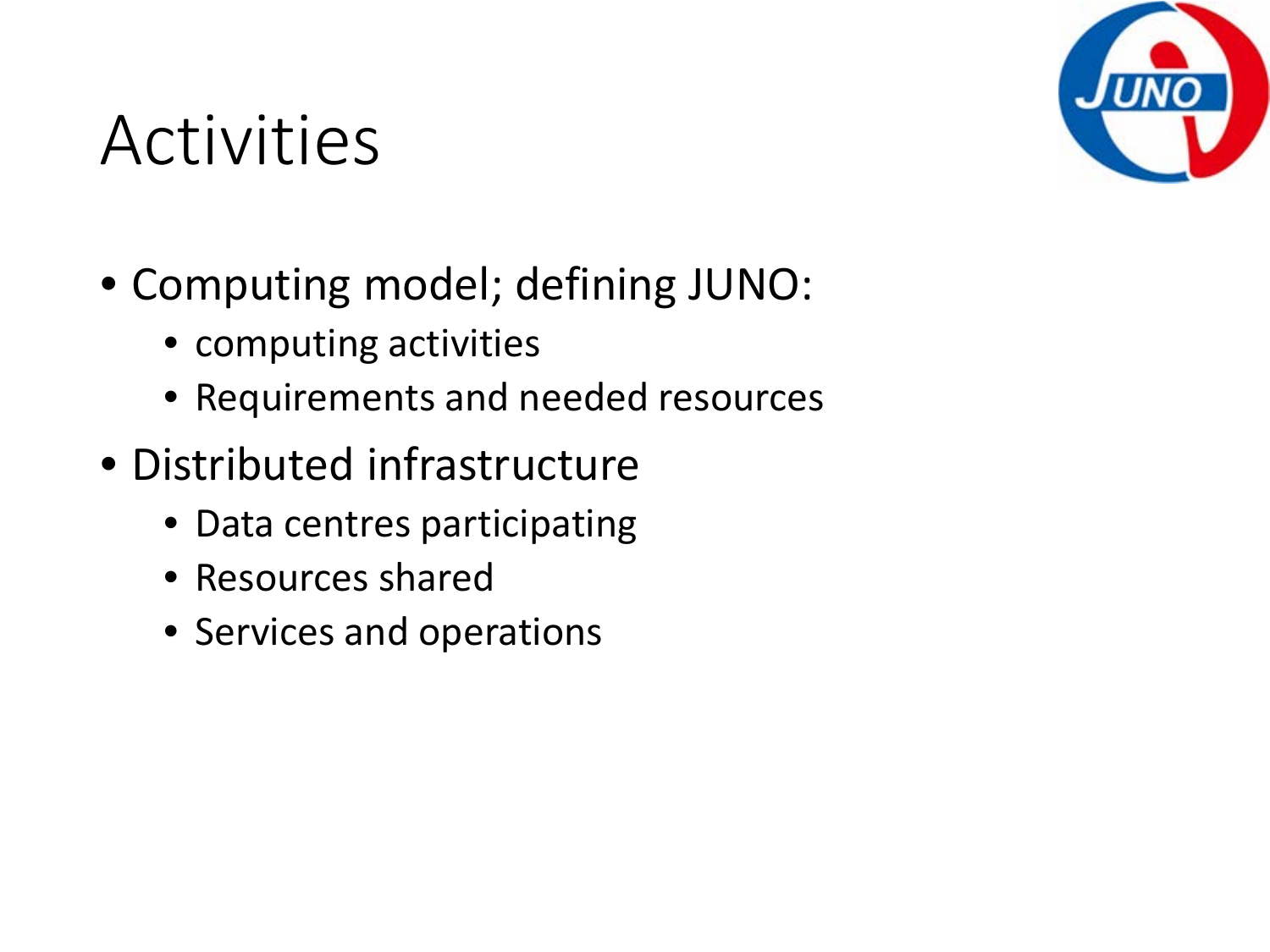

# Computing model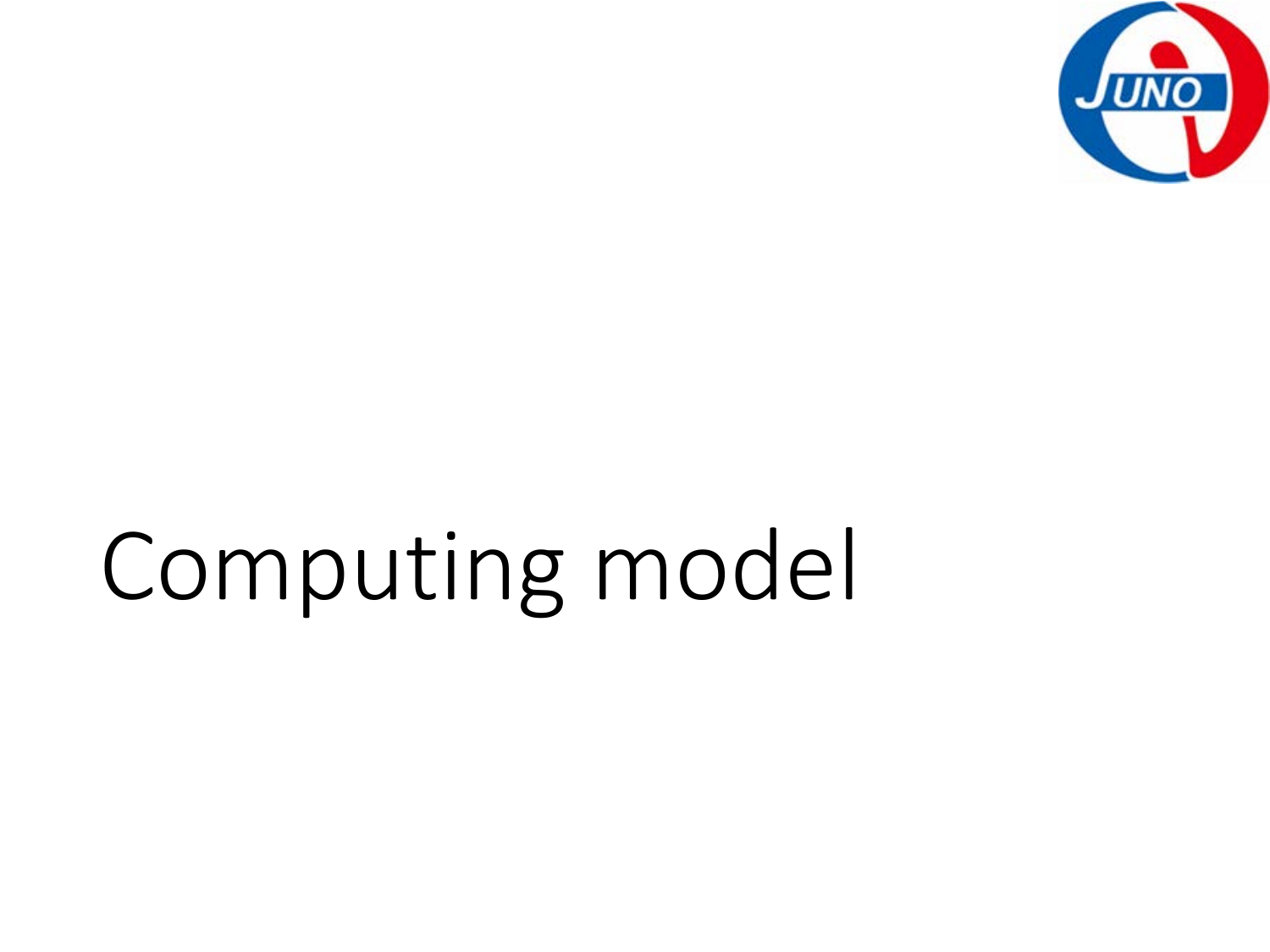#### Data volume





**Base to plan the minimal amount of storage for JUNO experiment**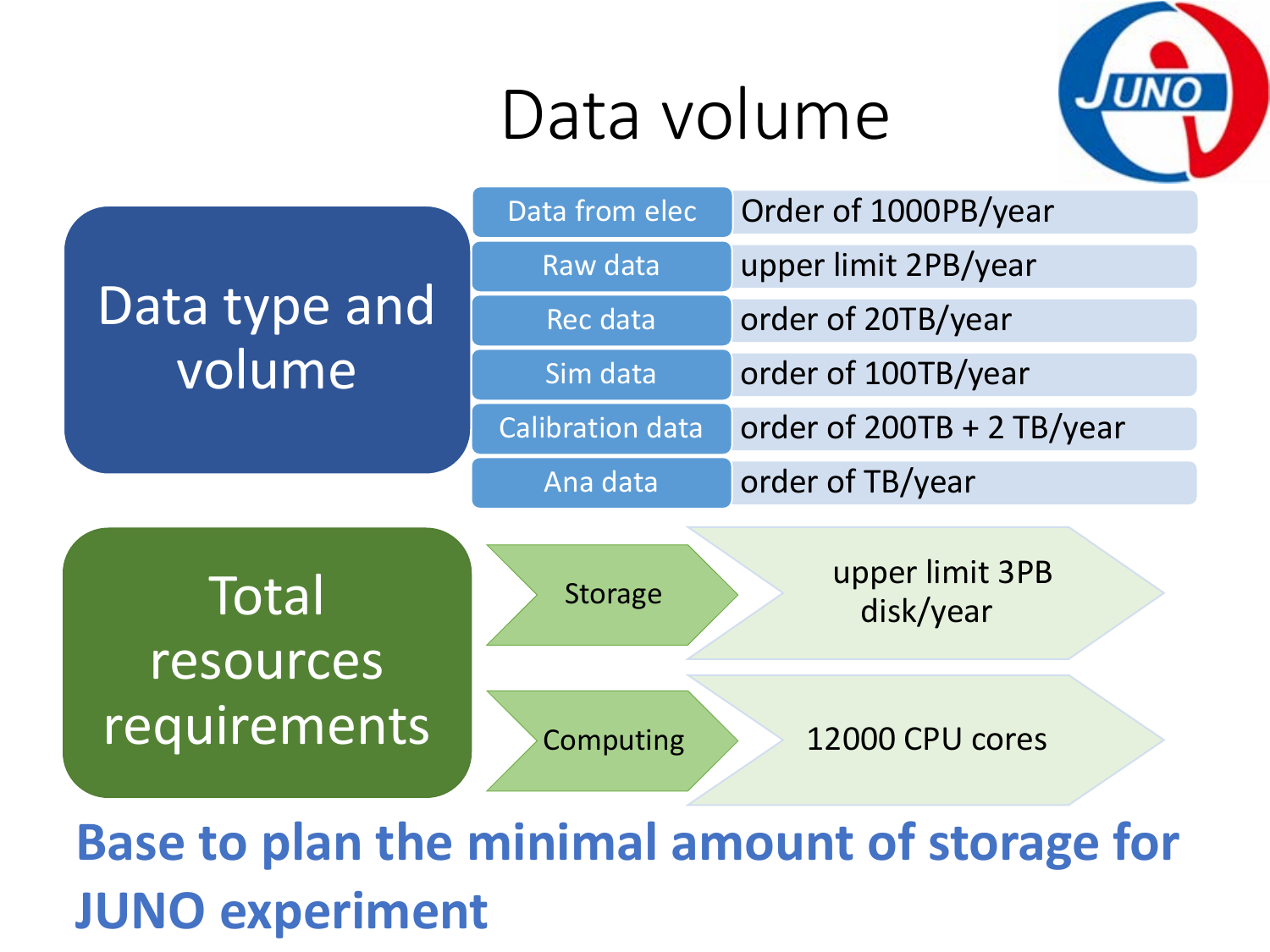

#### Data storage

- Data copies:
	- main copy at IHEP
	- Backup in Europe
- Storage
	- Based on grid storage
	- User access by means of VOMS and JUNO VO
	- With book keeping and file catalog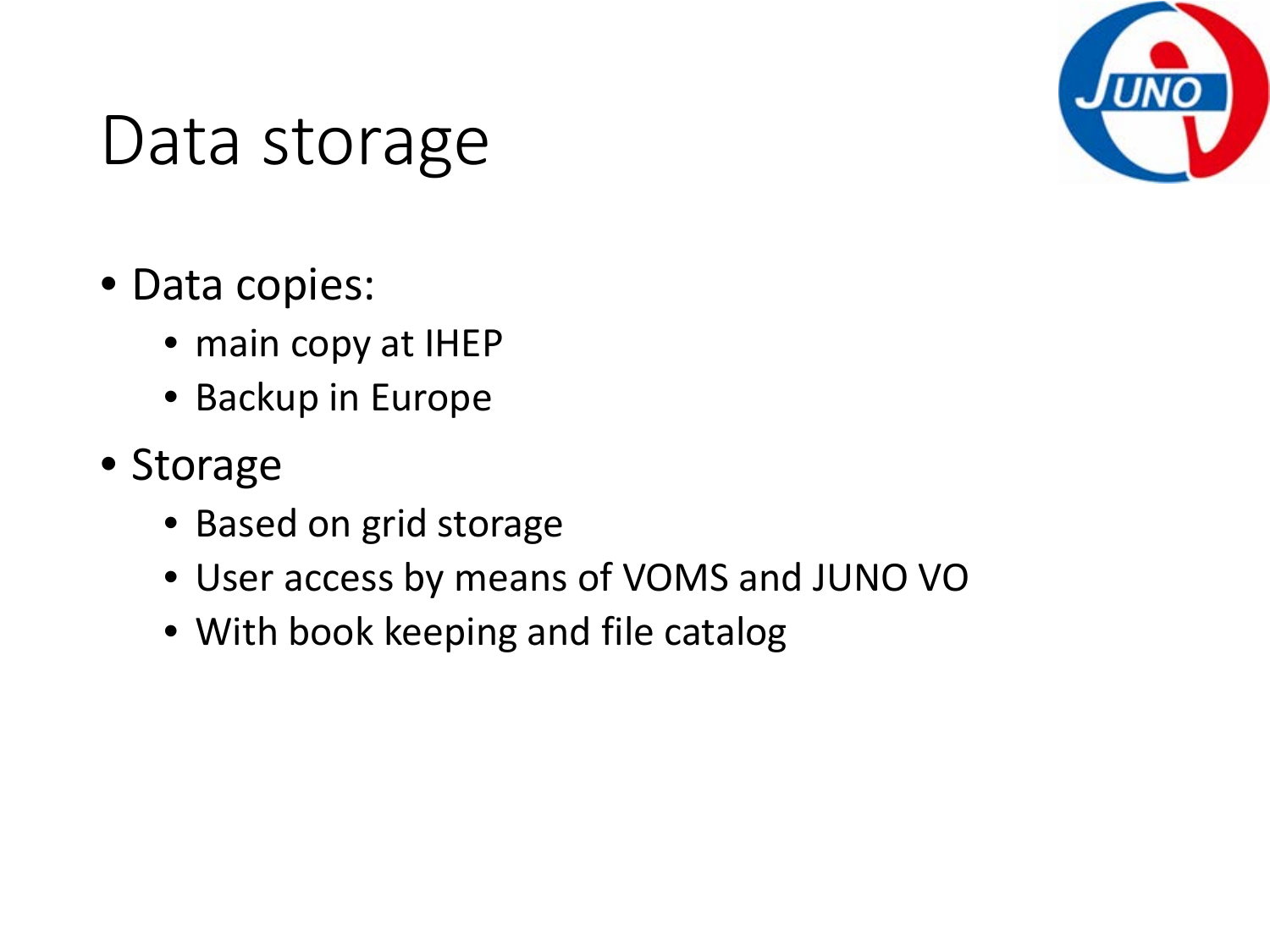### Reconstruction and analysis



Work in progress

Reconstruction indicative estimate (to be verified):

- Event rate 1kHz
- $\bullet$  If
- − 1 sec of computing per event
- − 5000 CPU cores
- Then
	- − 73 full days for SW version
	- − Required 146 days/year (2 SW versions)

Analysis workflow is yet to be clearly defined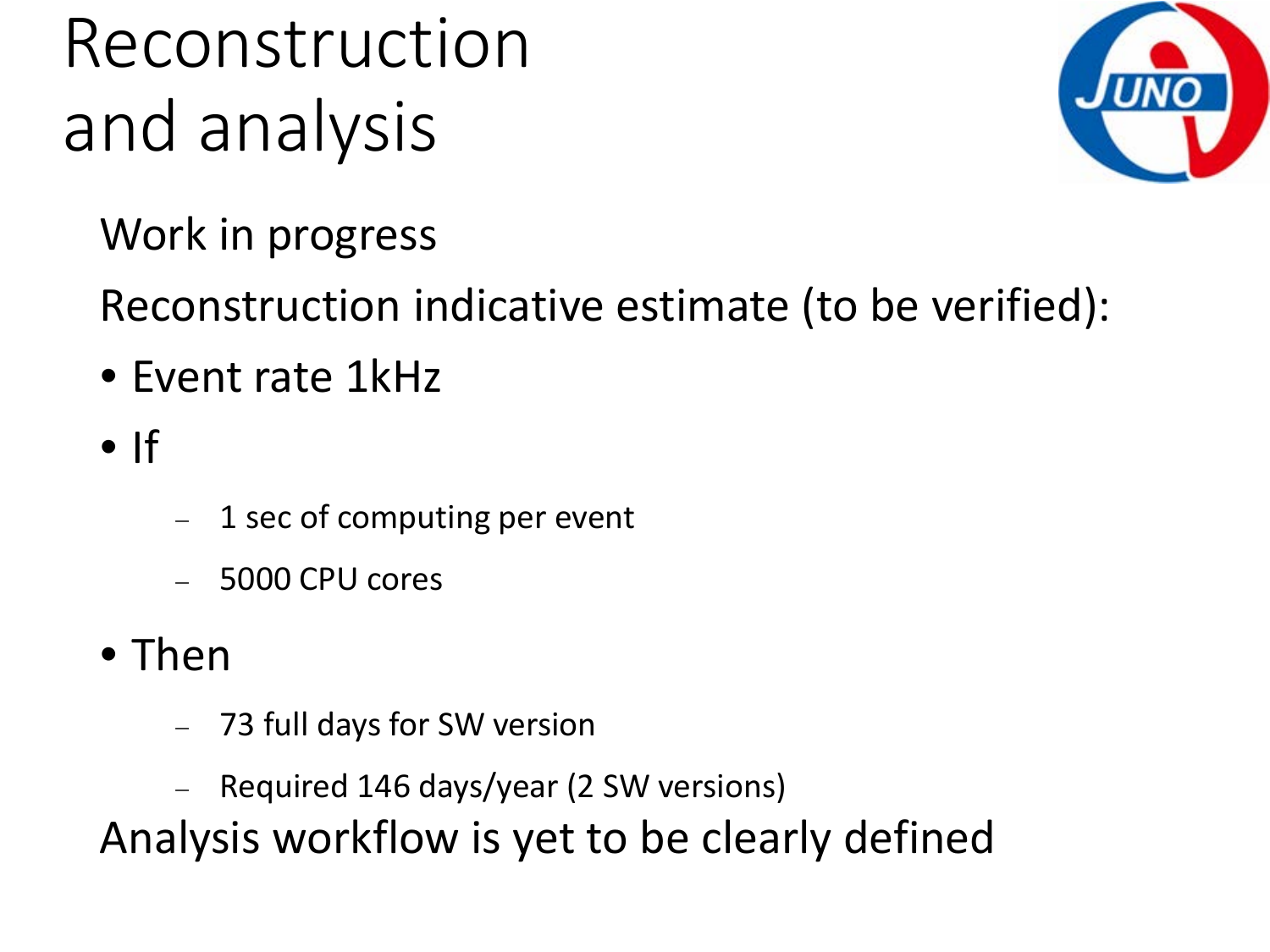### Simulation



Some reference number found in DocDB Simulation times

- without optical photons propagation requires computing time ≤ 10s/event
- With optical photons propagation requires computing time till (in case of muons) O(days) Producing a useful simulations library using 5000 CPU cores should requires 292 days (to be verified)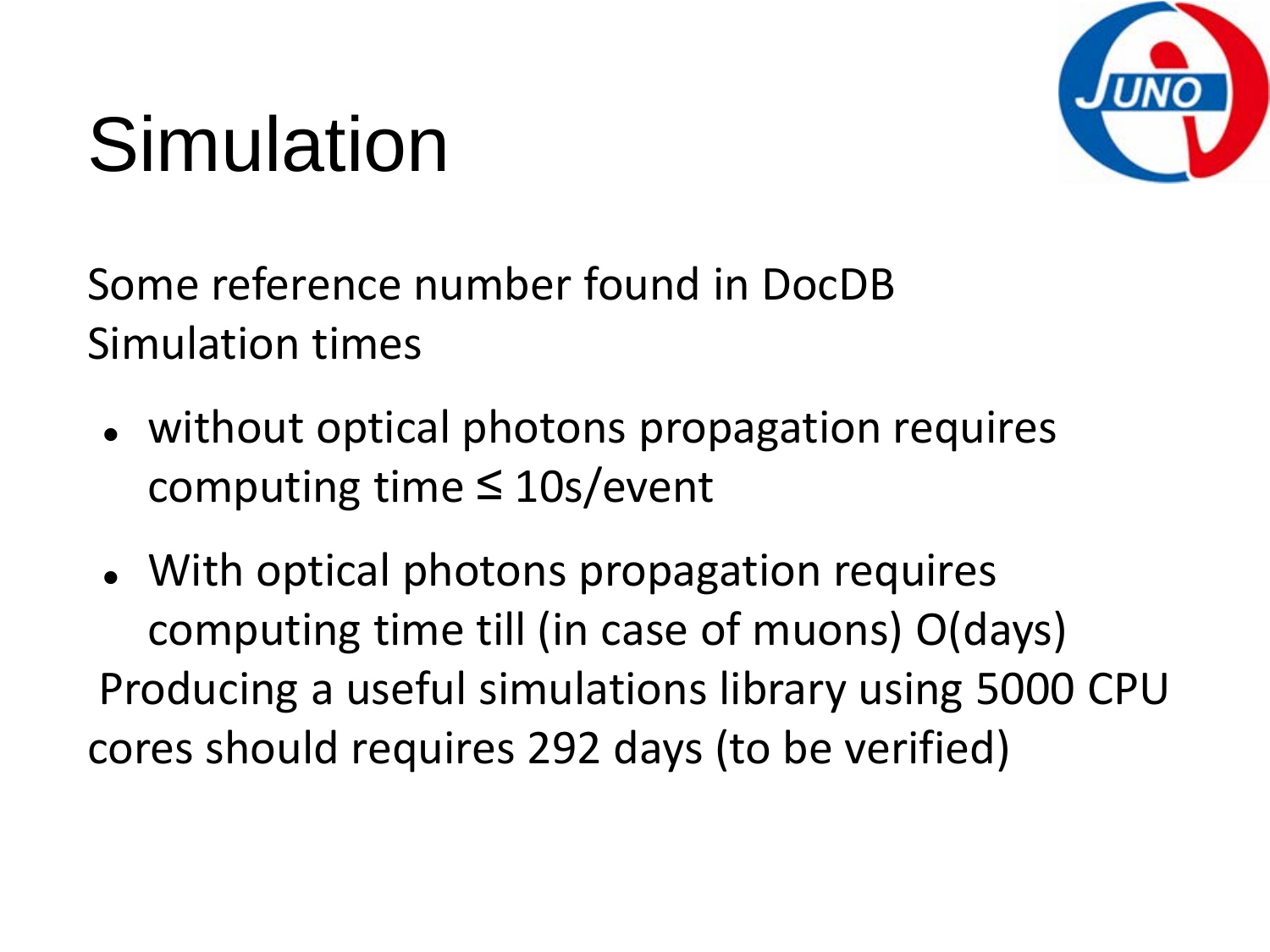

# Distributed infrastructure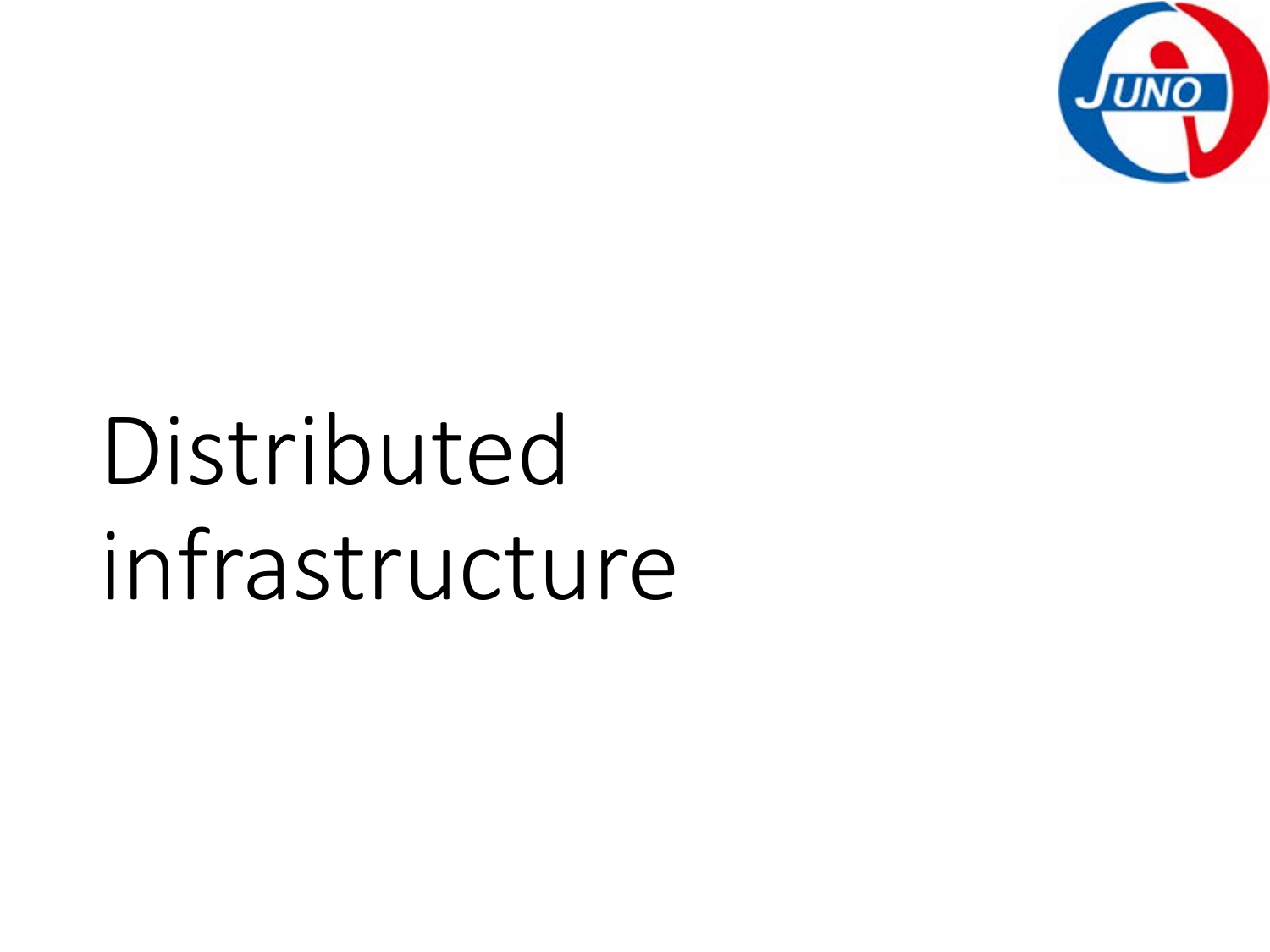#### Distributed computing components



| <b>Sites layout</b>                    | • How much data centers in the distributed<br>infrastructure<br>• Their network connection                                                            |
|----------------------------------------|-------------------------------------------------------------------------------------------------------------------------------------------------------|
| <b>Work flows</b>                      | How tasks and jobs flow between data centers                                                                                                          |
| Data flows                             | Which and how data flow between data centers                                                                                                          |
| Data centers                           | •Capabilities<br>• Resources available                                                                                                                |
| <b>Platform and</b><br><b>Services</b> | • Integrate resources in a distributed infrastructure<br>• Organize work and data flows<br>• Provide an unique interface to access to the<br>resource |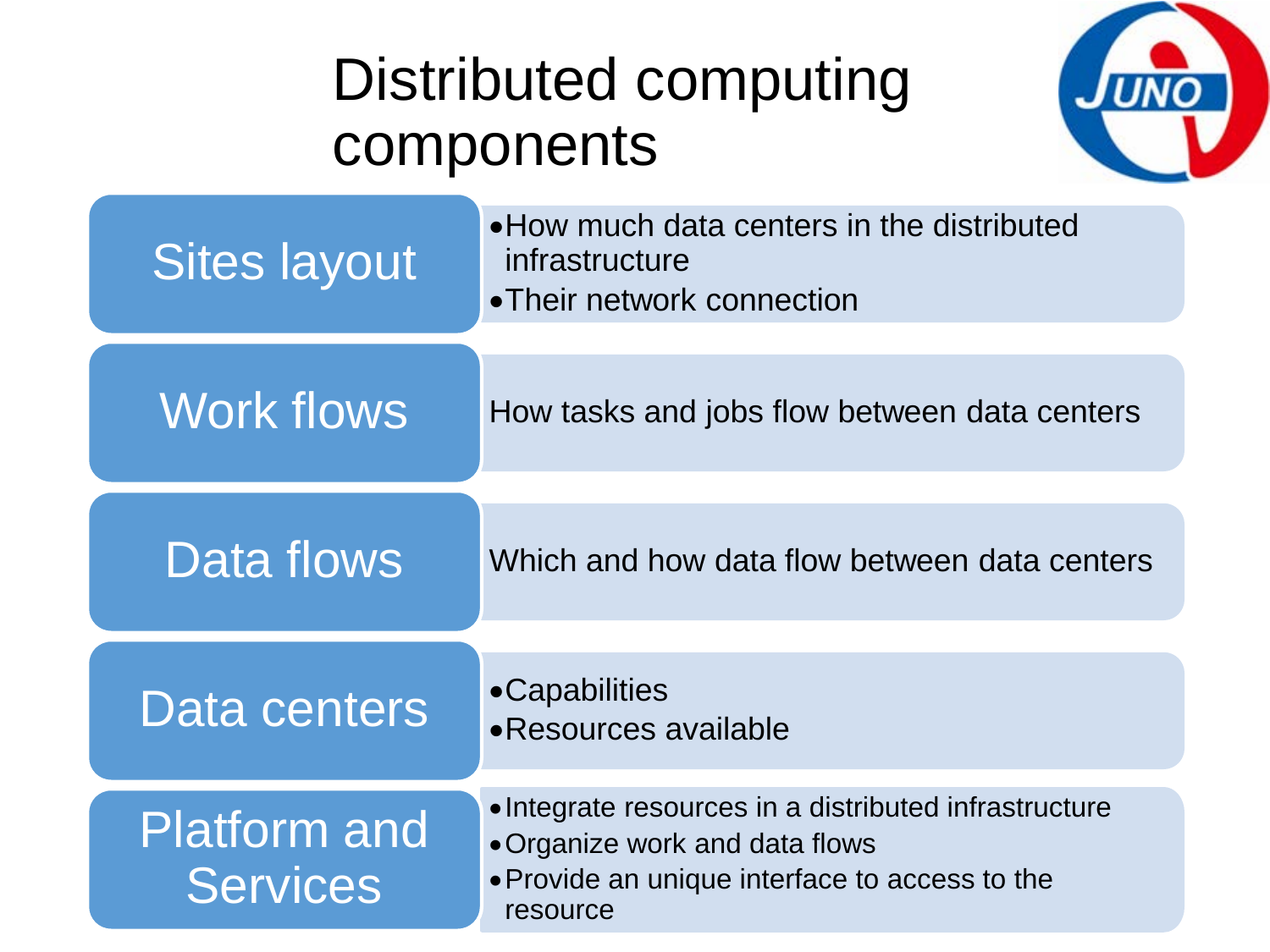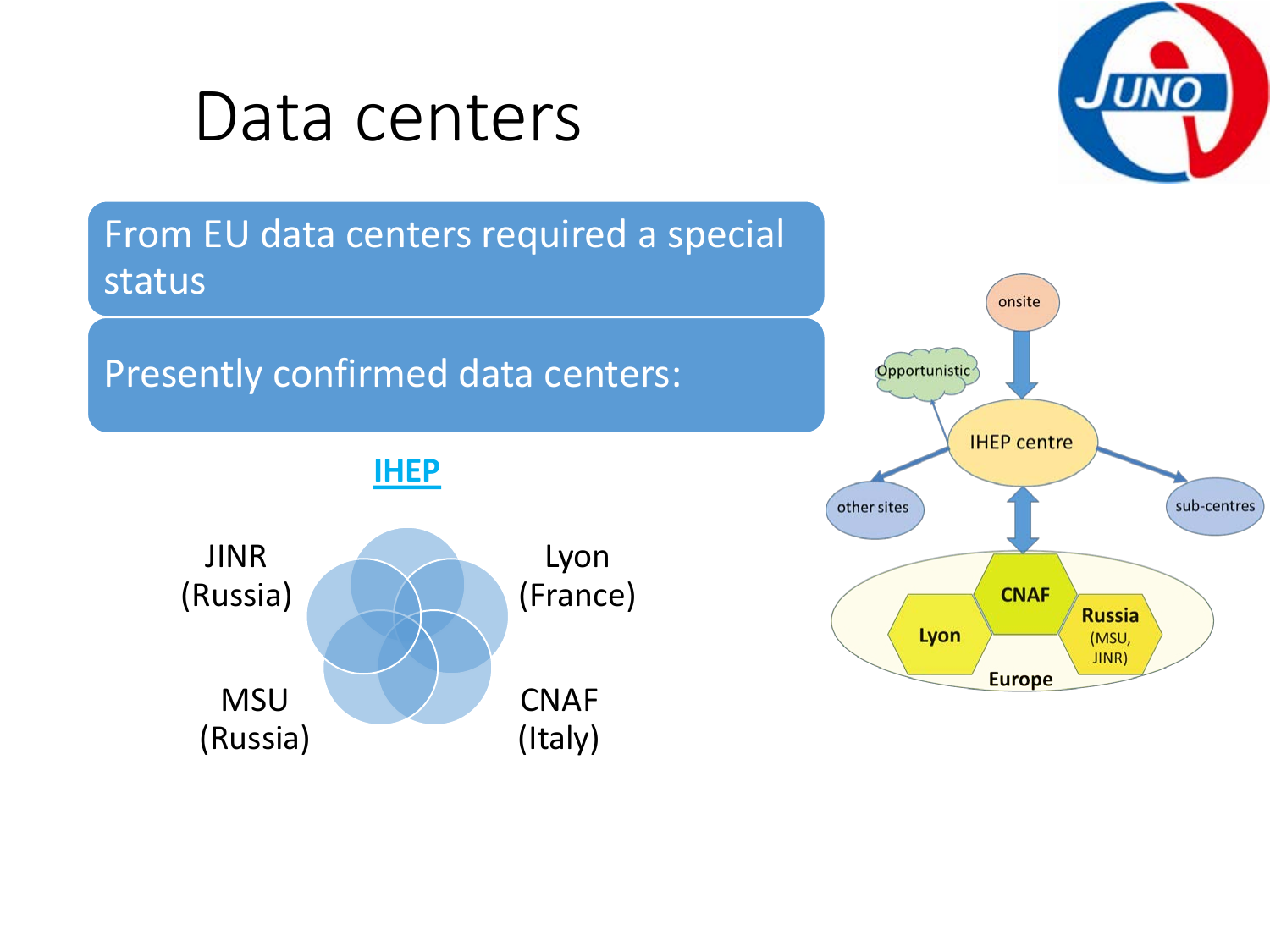### Resources



| <b>Centre</b> | <b>Actual share</b> |             | <b>HPC</b> | <b>GPU</b> | <b>Global</b>  |       |
|---------------|---------------------|-------------|------------|------------|----------------|-------|
|               | <b>Storage</b>      | <b>Core</b> |            |            | <b>Storage</b> | Core  |
| <b>IHEP</b>   | 500 TB              | 888         | Yes        | Yes        | 15 PB          | 18000 |
| CC-IN2P3      |                     |             | Yes        | Yes        | 25 PB          | 35000 |
| <b>CNAF</b>   | 230 TB              | 250         | Yes        | Yes        | <b>38 PB</b>   | 40000 |
| <b>JINR</b>   | 100 TB              | 100         | <b>Yes</b> | Yes        | 14.6 PB        | 10328 |
| <b>MSU</b>    | 40 TB               | 32          | No         | <b>No</b>  |                |       |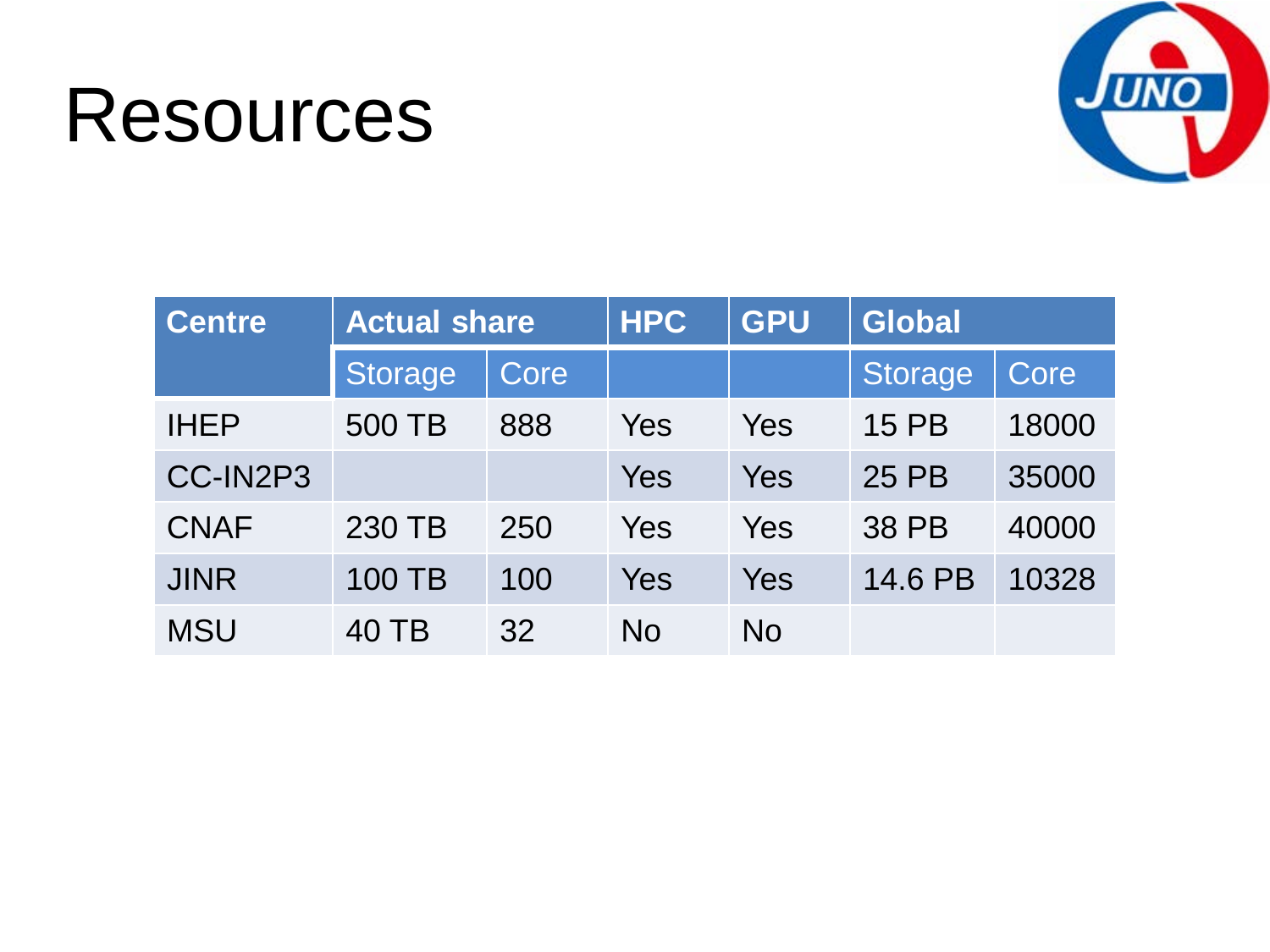### **Services**

#### User management

- Global:
	- Certification Authorities (CA)
	- Virtual Organization Management Service (VOMS)
	- JUNO-VO

#### Data and Storage

- Global
	- DIRAC
	- File Catalog
	- Book Keeping
- Local: Storage Element (SE)

#### Job management

• DIRAC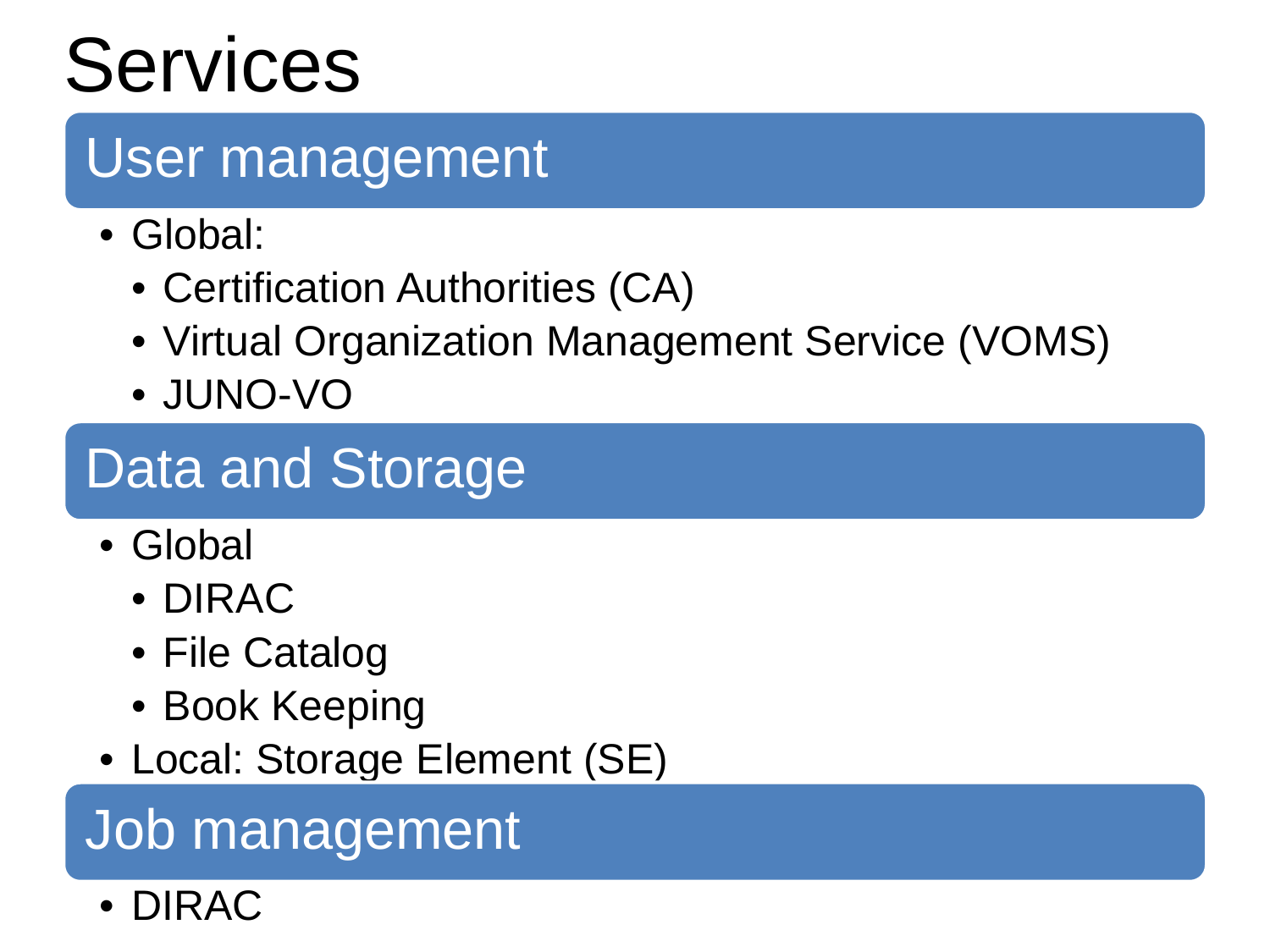### User authentication



- •Resources access using grid authentication mechanism
	- •Certification authorities
		- making IHEP CA available for who do not own a CA
	- •VOMS
- •SSO to access web resources (DocDB, Wiki, ….)
	- •Federating existing AAI from JUNO partners
	- •Making available IHEP AAI for others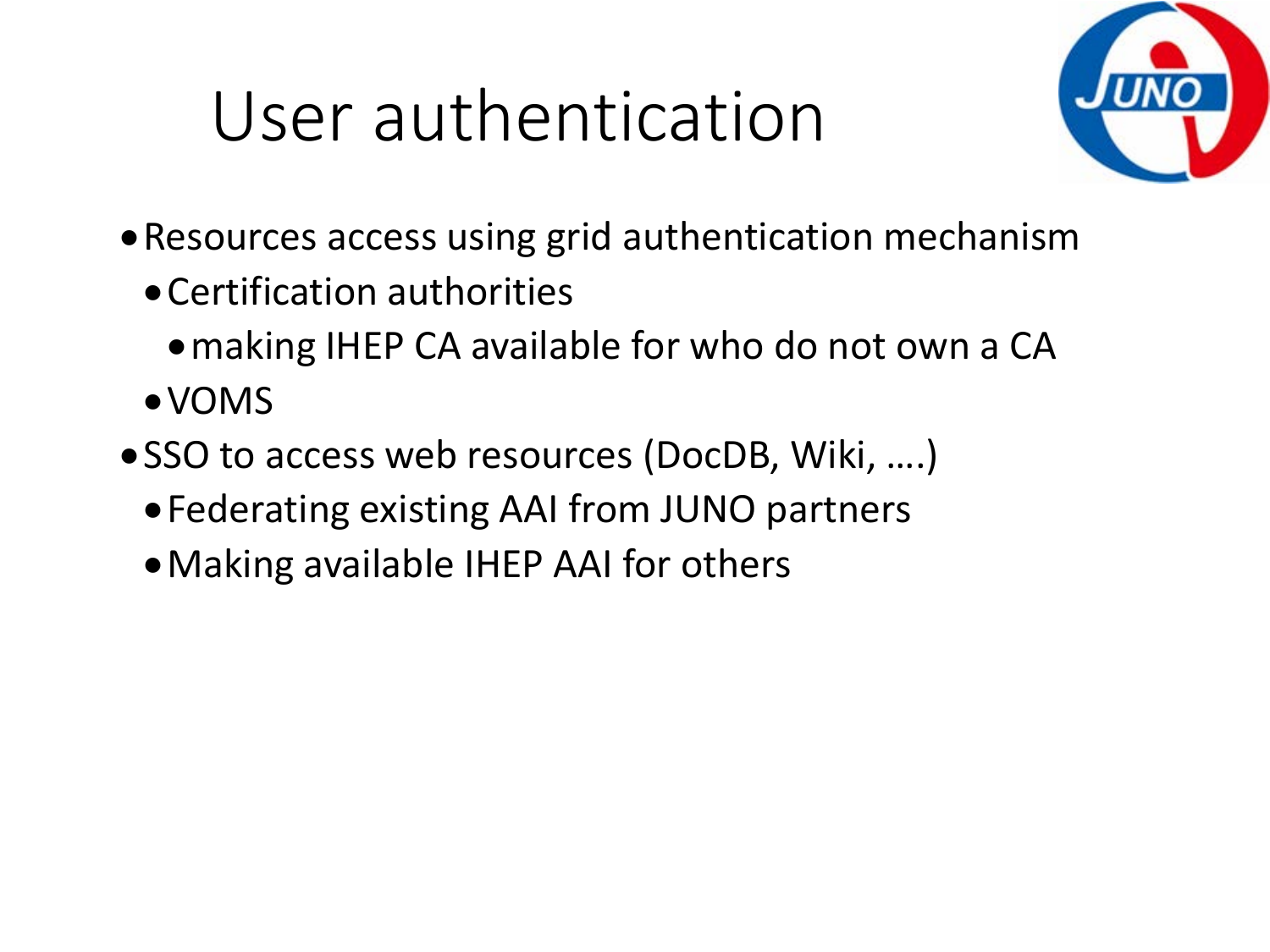# Status of Distributed computing



EvtData

Prototype for the system is ready



Storage



**ConData** 

Prod Job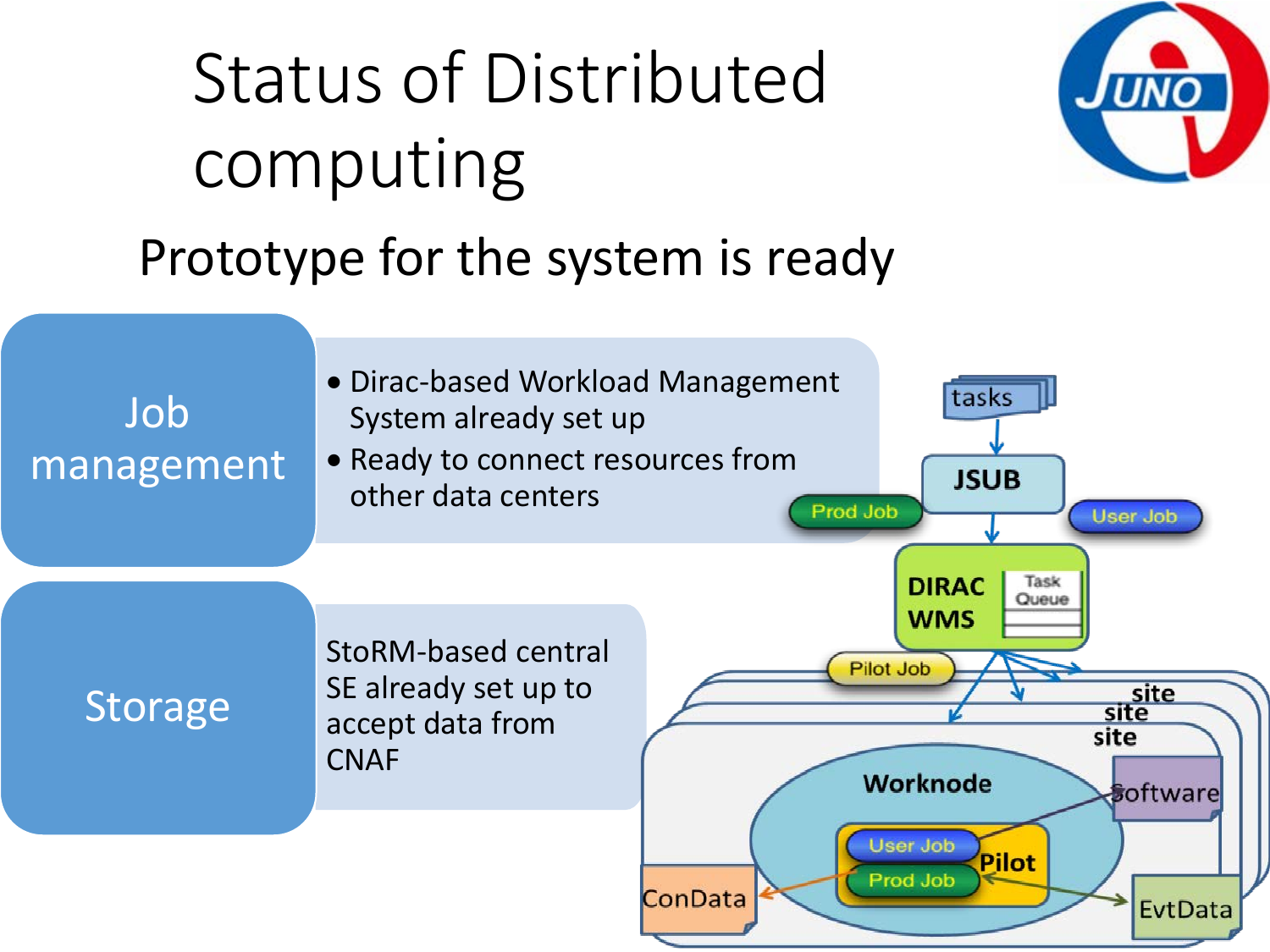#### Data preservation



#### Long preservation data

- How much time data are to be preserved
- Need to preserve environment
	- Software version
	- Needed libraries with correct versions
	- Operating System version
	- File types and specs